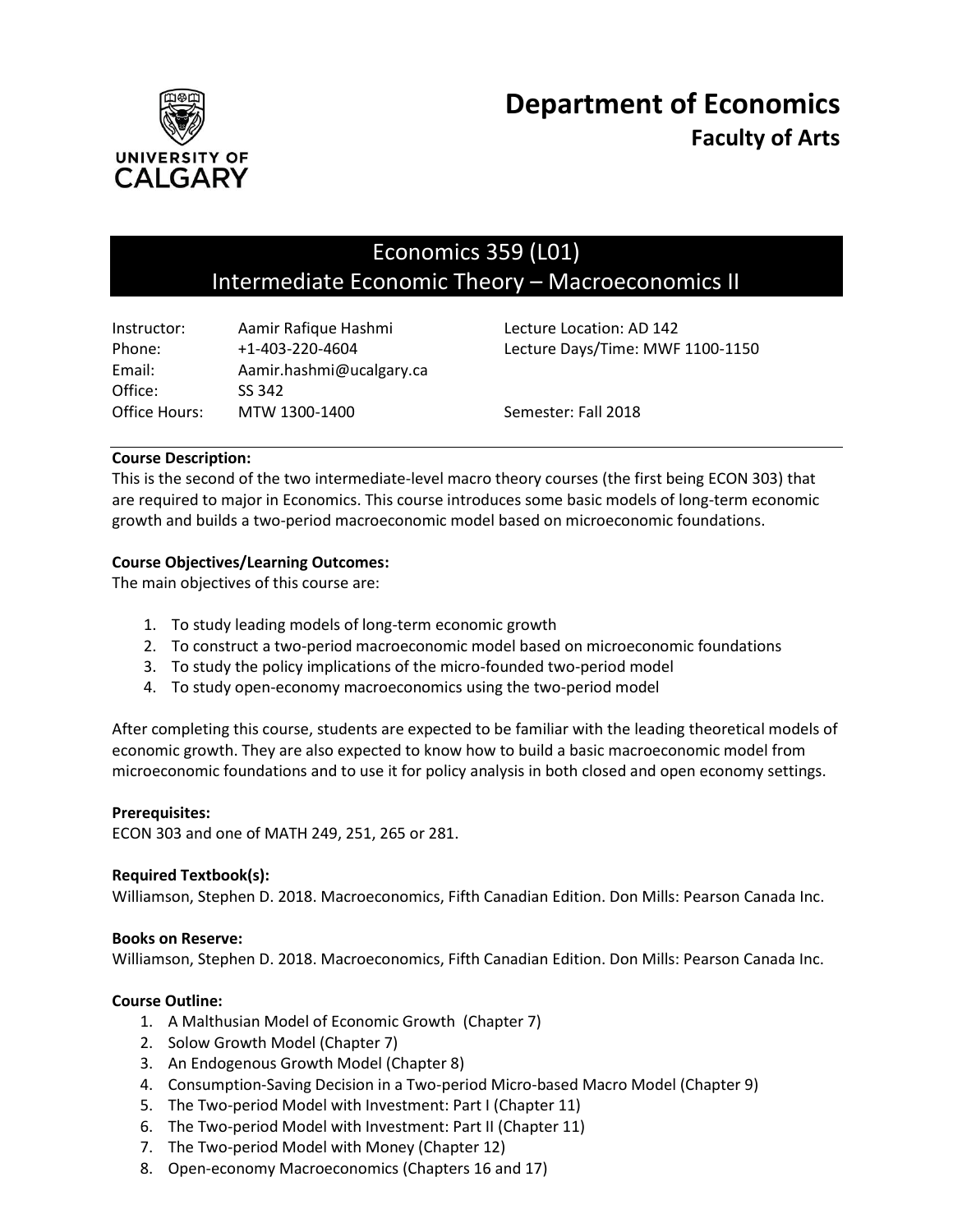## **Desire2Learn:**

This course will make use of the Desire2Learn (D2L) platform. Students who are registered in the course can log on a[t http://d2l.ucalgary.ca](http://d2l.ucalgary.ca/) through their student centre. Please note that D2L features a class e-mail list that may be used to distribute course-related information. These e-mails go to your University of Calgary e-mail addresses only.

# **Tutorials:**

Students are expected to attend the weekly tutorial section to which they have been assigned. During the tutorials, the TA will discuss pre-assigned questions and additional material relevant to the course that is not covered in lectures.

# **Grade Determination and Final Examination Details:**

| In-class surprise quizzes (using TopHat, https://tophat.com): |    |  |
|---------------------------------------------------------------|----|--|
| Tutorial attendance:                                          | 5% |  |
| Problem sets (one for each topic, 8 in total):                |    |  |
| Midterm (Monday, October 22 <sup>nd</sup> 2018, in class):    |    |  |
| Final (registrar scheduled):                                  |    |  |

*Grading Scale*

| A+ | $95 - 100$ | B    | $73 - 76$ | C- | $60 - 62$ |
|----|------------|------|-----------|----|-----------|
| A  | $85 - 94$  | B-   | $70 - 72$ | D+ | $56 - 59$ |
| А- | $80 - 84$  | $C+$ | $67 - 69$ |    | $50 - 55$ |
| B+ | $77 - 79$  |      | $63 - 66$ |    | $0 - 49$  |

Students must receive a passing grade on the final exam to pass the course.

As per the Writing Across the Curriculum Statement in the Calendar, writing and grading thereof will be a factor in the evaluation of student work.

Any student work which remains undistributed after the last day of classes will be available to students through the instructor's office during the instructor's office hours.

The final examination will be comprehensive, scheduled by the Registrar, held in a classroom, and last 2 hours. If a student cannot write their final exam on the date assigned by the Registrar's Office, they need to apply for a deferred exam [www.ucalgary.ca/registrar/exams/deferred\\_final.](http://www.ucalgary.ca/registrar/exams/deferred_final) Under no circumstance will this be accommodated by the Department.

Midterm and final exams will not involve multiple-choice questions. Quizzes may involve multiple-choice questions. Non-programmable calculators WILL be allowed during the writing of tests or final examinations.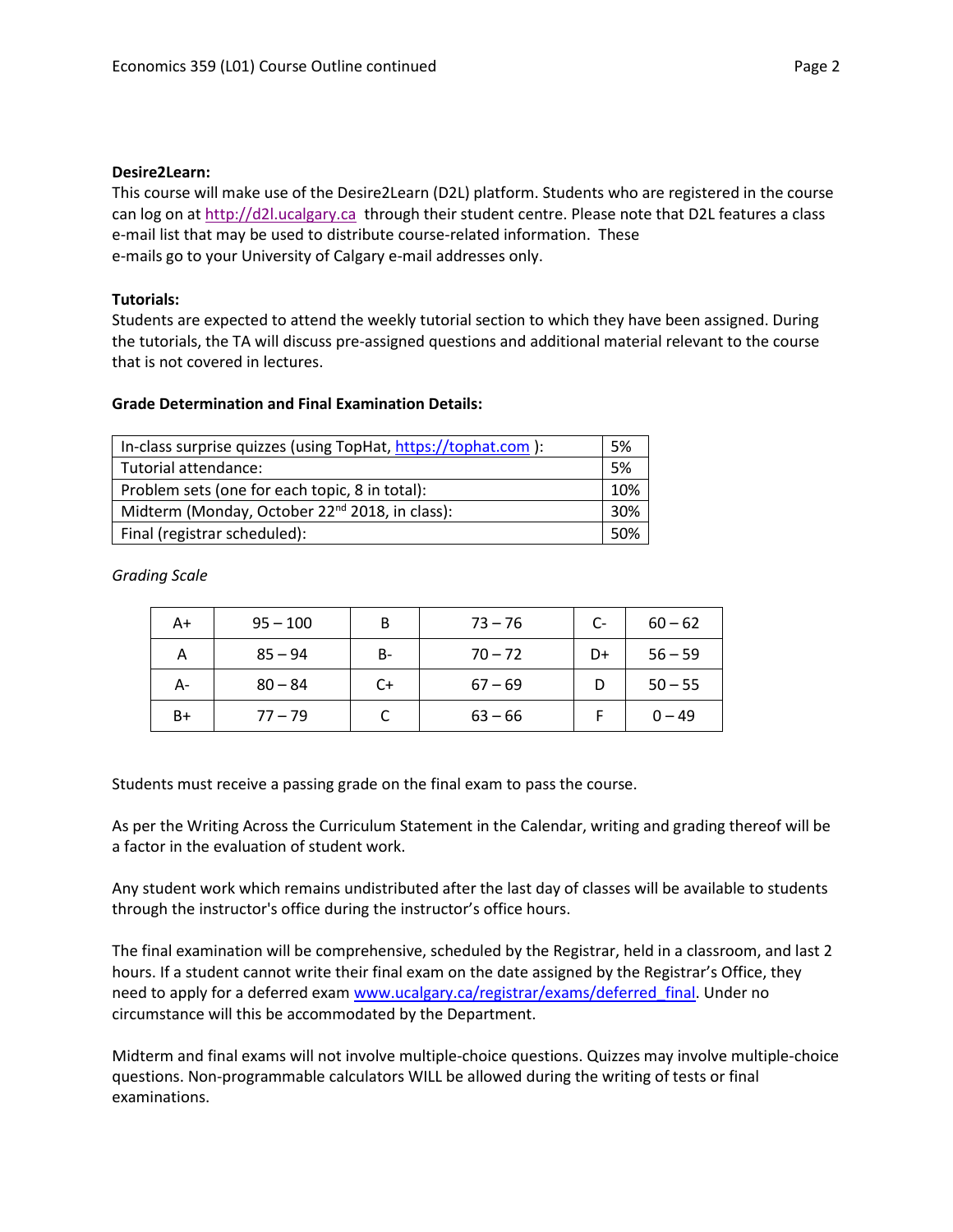THERE WILL BE NO MAKEUP OR DEFERRED QUIZZES/TESTS/EXAMS under any circumstances, nor may the quizzes/tests/exams be written early. Students unable to write the quizzes/tests/exams because of documented illness, family emergency, religious observance, or university-sanctioned event will have the weight shifted to the final examination; otherwise a grade of zero will be assigned.

# **Reappraisal of Grades and Intellectual Honesty:**

*For reappraisal of graded term work, see Calendar I.2* <http://www.ucalgary.ca/pubs/calendar/current/i-2.html>

*For reappraisal of final grade, see Calendar I.3* <http://www.ucalgary.ca/pubs/calendar/current/i-3.html>

*Statement of Intellectual Dishonesty, see Calendar K.4* <http://www.ucalgary.ca/pubs/calendar/current/k-4.html>

*Plagiarism and Other Academic Misconduct, see Calendar K.5* <http://www.ucalgary.ca/pubs/calendar/current/k-5.html>

# **Academic Accommodations:**

The student accommodation policy can be found at: [ucalgary.ca/access/accommodations/policy](http://www.ucalgary.ca/access/accommodations/policy).

Students needing an accommodation because of a disability or medical condition should communicate this need to Student Accessibility Services in accordance with the Procedure for Accommodations for Students with Disabilities [ucalgary.ca/policies/files/policies/student-accommodation-policy.](http://www.ucalgary.ca/policies/files/policies/student-accommodation-policy.pdf)

Students needing an Accommodation based on a Protected Ground other than disability should communicate this need, preferably in writing, to the course instructor.

## **Important Dates:**

Please check:<http://www.ucalgary.ca/pubs/calendar/current/academic-schedule.html>

# **Student Organizations:**

Faculty of Arts Students' Association (F.A.S.A.): Economics Department Representative Office: SS 803, E-mail: [econrep@fasaucalgary.ca](mailto:econrep@fasaucalgary.ca) and Web[: www.fasaucalgary.ca.](http://www.fasaucalgary.ca/)

Society of Undergraduates in Economics: [https://www.ucalgarysue.com/.](https://www.ucalgarysue.com/)

Society of Undergraduates in Economics is a student run organization whose main purpose is to assist undergraduate economics students to succeed both academically and socially at the University of Calgary. Services include access to the exam bank, career events such as Industry Night and information sessions, mentorship programs, and social events for members. They invite you to join by contacting SUE at societyofundergradsineconomics@gmail.com.

# **Faculty of Arts Program Advising and Student Information Resources:**

- Have a question, but not sure where to start? The Arts Students' Centre is your information resource for everything in Arts! Drop in at SS102, call them at 403-220-3580 or email them at [artsads@ucalgary.ca.](mailto:artsads@ucalgary.ca) You can also visit the Faculty of Arts website at <http://arts.ucalgary.ca/undergraduate> which has detailed information on common academic concerns, including program planning and advice.
- For registration (add/drop/swap), paying fees and assistance with your Student Centre, contact Enrolment Services at 403-210-ROCK [7625] or visit them in the MacKimmie Library Block.